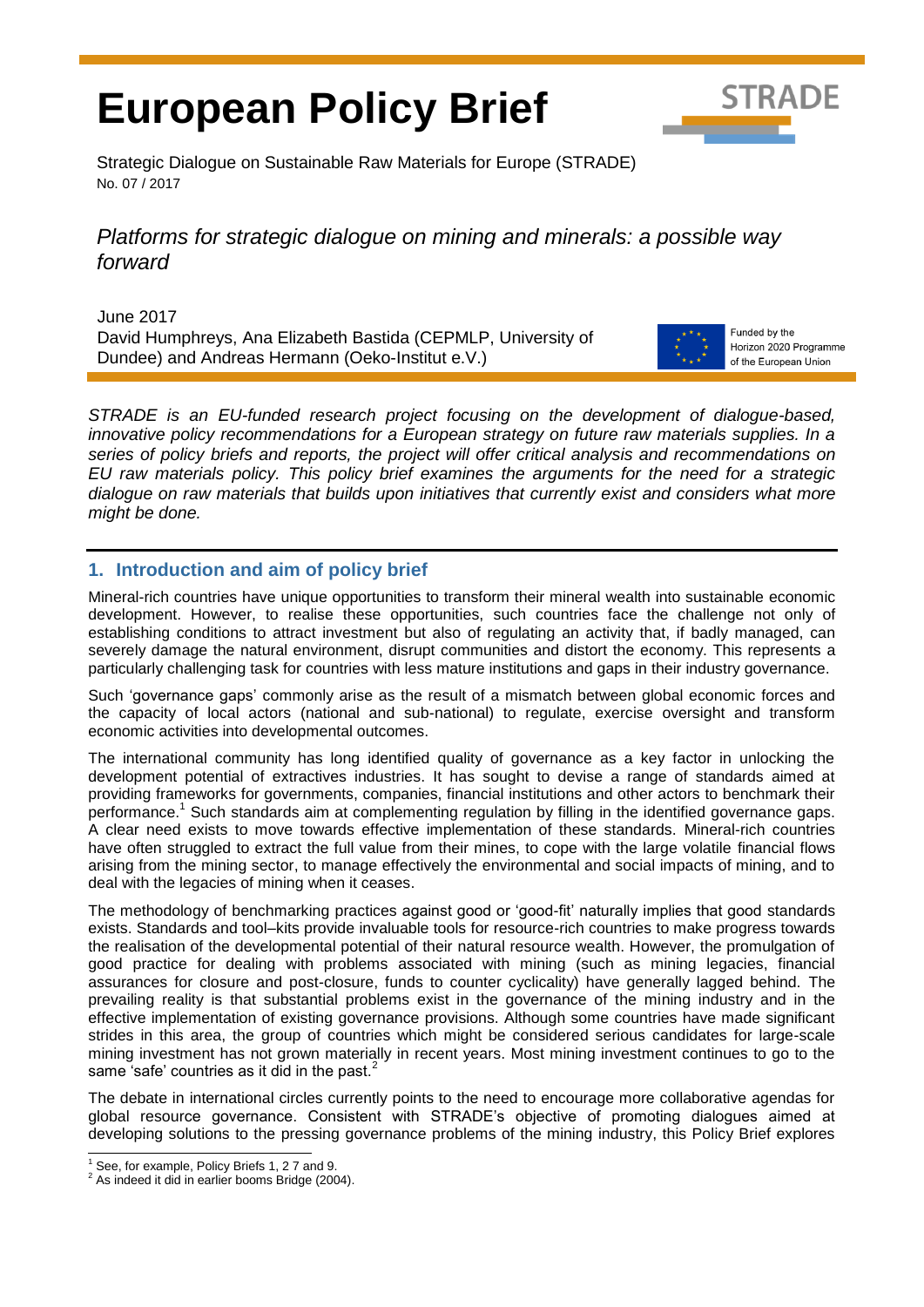the scope and role of finding solutions through research and collaboration, considering various categories of governance gaps and the EU's role in addressing these through platforms and dialogues.

The next section examines clusters of mining sector problems that hinder developmental outcomes. These problems cut across all levels, from global to local, and require global solutions. Section 3 considers existing institutions and polices intended to address some of the problems identified in the mining sector and reviews the need for further policy action. Section 4 explores possible ways for the EU to take this agenda forward. Section 5 summarises the key points of the Policy Brief.

## **2. Problems in need of global action**

From the point of view of the global economy, the mining industry represents "the beginning of the beginning", the very first stage in the chain of production and in the web of so-called Global Production Networks (Dicken, 2014). On-going globalisation of trade and investment together with advances in technology have unlocked opportunities for resource development in locations far away from end-use consumers. It remains the case, however, that all the links in the chain from mine to end-use market remain intimately inter-connected. Although end-use consumers may be located at a considerable distance from mining operations, they should together with the supply chain, take responsibility for the waste generated by mining activities and socio-economic disruptions occasioned by them. Producers, whether mining companies, or producers of intermediate or finished metal products, are increasingly being asked to assume some responsibility for the stewardship of their products as they progress towards their final markets; this in addition to the careful management of the capital entrusted to them by investors, wherever and whoever they may be. Because of this interconnectedness, all parties can be deemed to have a part to play in ensuring that the links in the supply chain are developed and maintained in a way that supports their proper and effective functioning and the principle of global sustainable development.

Globalisation has served to extend significantly the range of opportunities for holders of mineral resources. Industrialisation in emerging and developing economies, along with the development of new technology applications, have provided for a growing market for mineral products. Advances in geological knowledge and improvements in communications and transportation have permitted the development of resources at ever greater distances from end-use markets and created new commercial opportunities for those situated along the new, more extended, supply chains. A higher proportion of minerals cross national borders now than at any time in history. The globalisation of capital markets has made capital available for mineral development in all corners of the planet. Many companies enjoying the support of capital markets, in countries of the Former Soviet Union, in China, in Latin America and in Africa, would not, in all likelihood, have previously been able to develop their resources for lack of finance.

The deepening of globalisation has, however, brought with it a series of new problems, or accentuated those already latent within the system. In encouraging suppliers more remote from markets it has weakened traditional links between consumers and producers, and made more challenging the maintenance of mutual understanding between the parties. In the case of minerals produced by artisanal miners, who are often part of the informal economy, sometimes without any legal standing, the link is effectively non-existent. Advances in technology have served to encourage specialisation and weakened links within countries between projects and local economies. The use of more sophisticated equipment by miners tends to limit the potential contribution of the sector to foster upstream linkages (Crowson, 2010).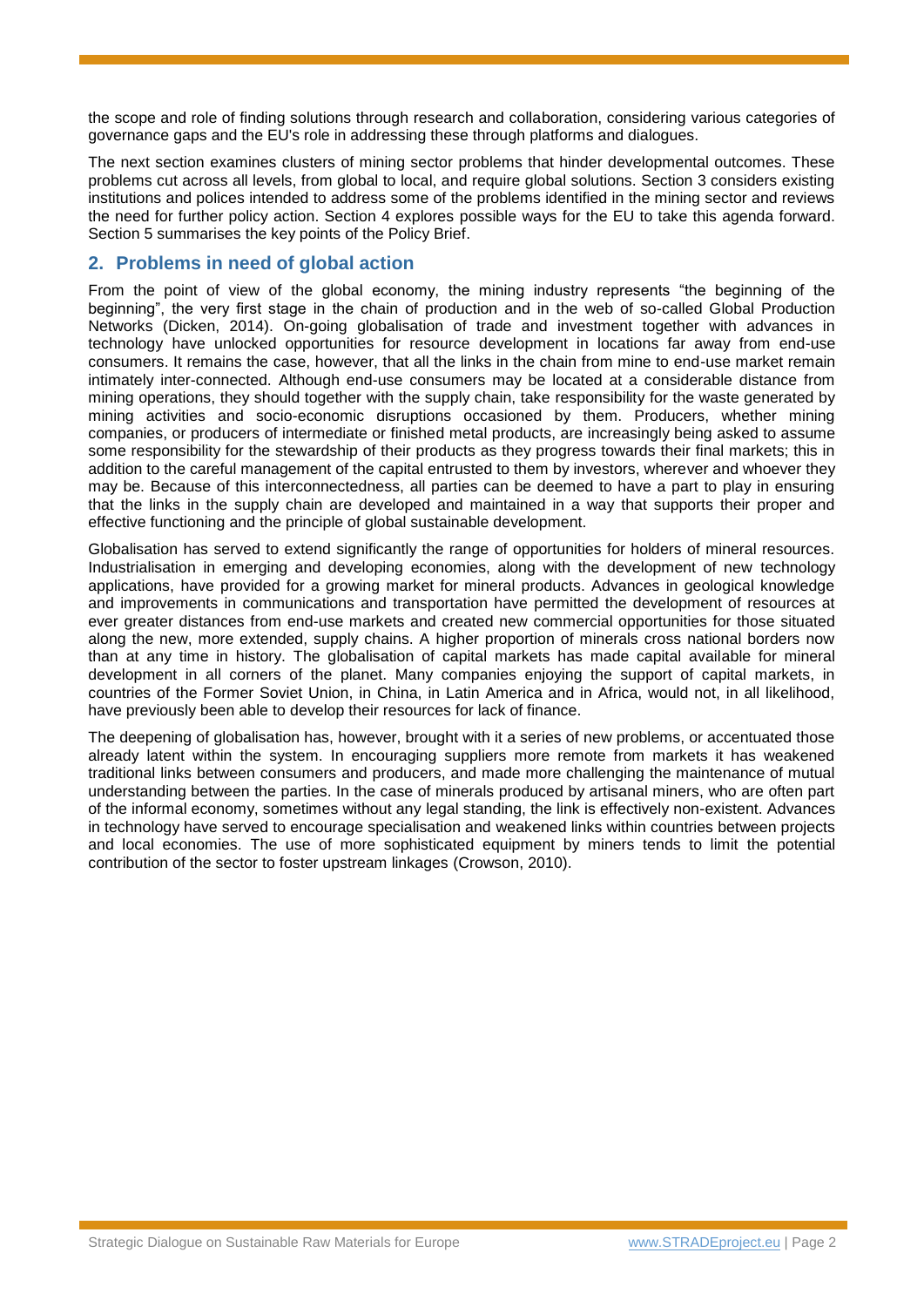Most critically, globalisation has increased the numbers of mineral dependent economies (McKinsey, 2013).

Such mineral dependence makes economies vulnerable to a range of pressures, such as the volatility of export revenues and international tax evasion, which may be beyond their jurisdictions and ability to control. In some cases, mineral dependent countries are constrained from effectively managing their resources because the challenges inherent in the nature and scale of mining – such as legacies, financial assurance for closure, or emergency planning and action – exceed the financial or technical capacity of individual governments to deal with them. Beyond the management of risks and impacts, a similar challenge of capacity is commonly encountered in countries' attempts to draw benefit from the experience of others (such as how to expand local content) and to fashion initiatives and institutions to use their natural capital as the basis for sustainable, broad-based long-term development. These problems constitute a serious barrier to the ability of resource-rich countries to deal with the legacy of past industry activities, to maximise their



national and regional economic potential for the future, and to make progress towards achieving the UN's Sustainable Development Goals (SDGs). It should be noted that a number of these goals speak directly to the concerns of the mineral industry and mineral-producing countries, notably the goals relating to work and economic growth (Goal 8), responsible consumption and production (Goal 12), industry, innovation and infrastructure (Goal 9), sustainable communities (Goal 11) and the land-based environment (Goal 15).

Without intending to be exhaustive, the rest of this section outlines some of the major categories of problems which are global in character and which suggest a need for the design and implementation of practical global solutions. For present purposes, the key focus is on problems in need of global action that relate to the 'extractive' phase of the industry. The rationale for the inclusion of items on the list of problems is laid out schematically in Box 1. A number of the problems identified have been touched on in earlier STRADE briefs.

**Global market volatility:** Global commodity markets are by their nature volatile. For countries with high dependence on resources for their export and government revenues this can create acute problems for economic management and planning. Some of these problems are discussed in Policy Brief 05/2016.<sup>4</sup>

**Potential for tax evasion:** Large cross-border revenue flows, which are a common feature of the resources sector, coupled with a lack of transparency along corporate supply chains, create opportunities to manipulate the location of reported revenues and to evade taxes. The scale of Illicit Financial Flows (IFFs) is unclear but could be substantial. Policy Brief 06/2016<sup>5</sup> discusses IFFs in the African context. The OECD, amongst other organisations, is seeking to establish standards for addressing this issue.<sup>6</sup>

**Capacity constraints in producing countries:** The scale of the mineral sector can be large relative to the size of the domestic economy and exceed a country's institutional and financial capacity to effectively manage the sector and to deal with the negative consequences of it. Domestic issues can, in effect, 'spill over' into the global arena. Two examples of this are provided by the treatment of legacy mines and financial reassurance for rehabilitation.

- [http://www.stradeproject.eu/fileadmin/user\\_upload/pdf/PolicyBrief\\_05-2016\\_Oct2016\\_FINAL.pdf](http://www.stradeproject.eu/fileadmin/user_upload/pdf/PolicyBrief_05-2016_Oct2016_FINAL.pdf)
- <sup>5</sup> [http://www.stradeproject.eu/fileadmin/user\\_upload/pdf/PolicyBrief\\_06-2016\\_Nov2016\\_FINAL.pdf](http://www.stradeproject.eu/fileadmin/user_upload/pdf/PolicyBrief_06-2016_Nov2016_FINAL.pdf)

l

<sup>&</sup>lt;sup>3</sup> See the UN SDG website<https://sustainabledevelopment.un.org/> See also CCSI (Columbia Centre on Sustainable Investment), SDSN (UN Sustainable Solutions Network), UNDP (United Nations Development Programme) and World Economic Forum (2016) White Paper, Mapping Mining to the Sustainable Development Goals: An Atlas (Geneva: World Economic Forum), [http://www3.weforum.org/docs/IP/2016/IU/Mapping\\_Mining\\_SDGs\\_An\\_Atlas.pdf](http://www3.weforum.org/docs/IP/2016/IU/Mapping_Mining_SDGs_An_Atlas.pdf)<br>4 http://www.etradepreject.or/fileadmin/veer\_uploa/Indf/Dalia:Prief\_05\_2016\_Os

<sup>&</sup>lt;sup>6</sup> See The Platform for Collaboration on Tax, at<https://www.oecd.org/tax/toolkit-on-comparability-and-mineral-pricing.pdf>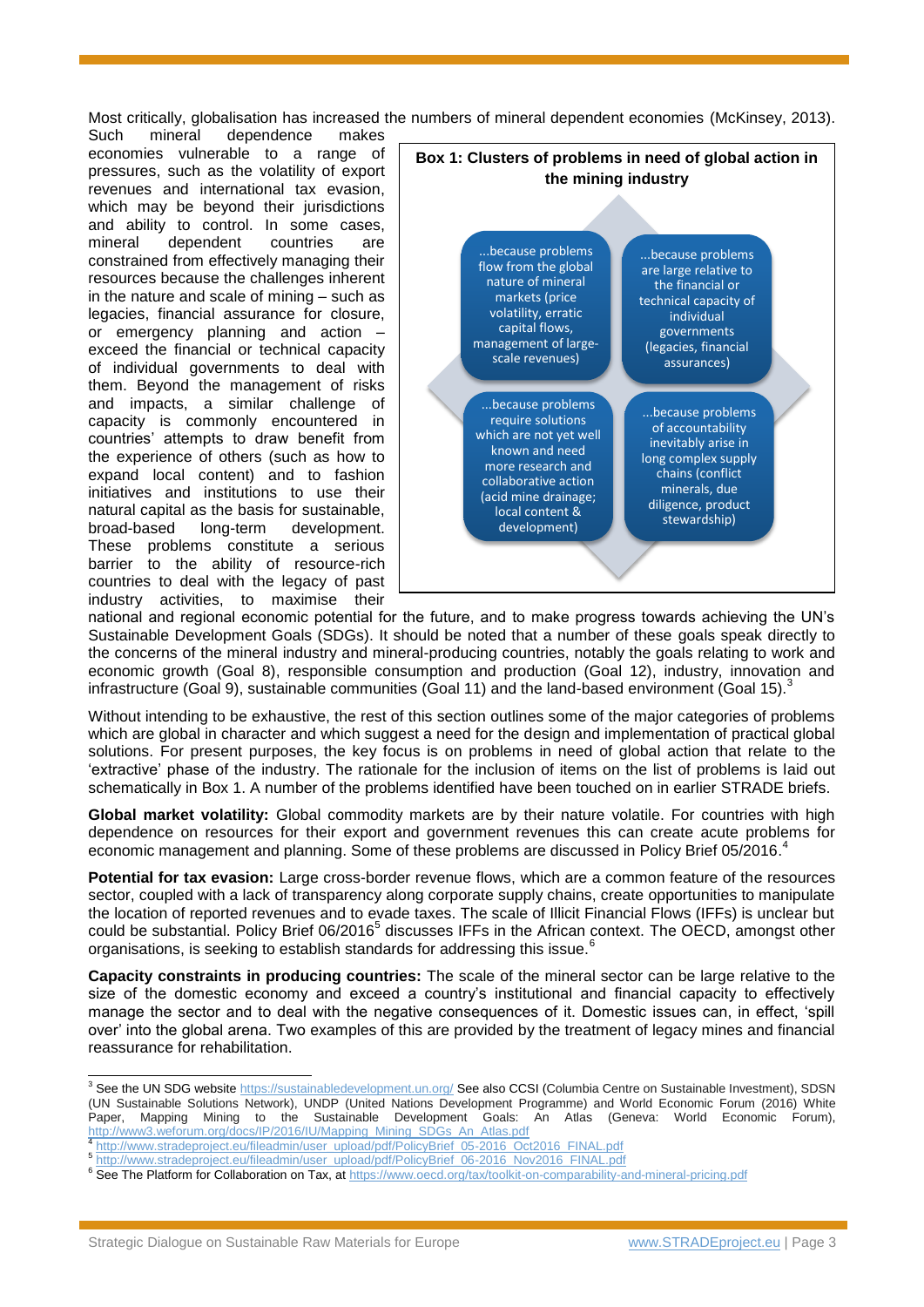**Legacy mines**: Many old mining sites pose major health and environmental hazards and are located in countries that lack the means to clean them up. Abandoned uranium mines in DR Congo are simply one of the many examples available. A range of environmental problems associated with mining are discussed in Policy Brief 04/2016.<sup>7</sup> These problems include such matters as Acid Mine Drainage, the disposal of solid and liquid wastes from mining, tailings dams and water stress. Although some environmental impacts from mining are essentially domestic, others have cross border implications through river flows, airborne pollution, the effects of deforestation and (potentially) seismic effects. And even those that appear to be wholly domestic can have broader impacts on a country's reputation for policy effectiveness and its attractiveness as a destination for foreign investment.

**Financial assurance for rehabilitation and for underwriting safety net liabilities**: Many countries require mining companies to establish rehabilitation funds so that there is money for restoration even if the mining company goes bankrupt. Setting aside cash is expensive for mining companies and less expensive solutions such as insurance or restoration bonds are often not available in developing countries because of the lack of a sophisticated financial service industry. Monitoring the rehabilitation performance and assessing the adequacy of the funds are also problematic.

**Failures in dissemination of best practice:** Standards on environmental performance, health and safety and the management of relationships with local communities in the mining sector can vary widely both within countries and between them. Mechanisms for disseminating information on best-practice and for encouraging its adoption at a global level are often weak or non-existent, with the result that many parts of the industry do not benefit from the best available practices or intelligence.

**Obstacles to vertical integration:** A common development objective of resource-based economies is to use mine development to leverage upstream and downstream economic development. There is a growing tendency amongst countries seeking downstream integration to deploy export restrictions to support this objective. Notwithstanding significant research on the subject and the existence of several initiatives to promote it, attempts to develop local supplier systems for mining projects have met with limited success. As the requirements of mining become ever more sophisticated (e.g. involve greater automation) so the challenges of employing local suppliers becomes ever more challenging.

**Weak supply chain accountability:** The length and complexity of many mineral supply chains makes for severe challenges of accountability. It is hard for metal users to provide assurances to their customers or to governments and to civil society about the provenance of their raw materials and about the conditions under which they were produced. It also poses challenges for producers seeking to ensure the effective stewardship of their products as they make their way to markets remote from the mine. Policy Brief 03/2017<sup>8</sup> examines these challenges and offers insights on how the challenges might be addressed.

**Conflict minerals**: Problems of accountability are particularly acute in the case of so-called 'conflict minerals', minerals where armed groups appropriate part of the sales value. Although schemes exist in the EU and, at least until recently, in the USA, which seek to encourage industry to find out and declare if their products contain conflict minerals, particularly those produced in the DR Congo, security problems, the lack of resources to monitor trade and the near absence of legitimate processing and trading routes, has rendered these schemes only partially effective. Some consuming industries appear to have reacted by not sourcing from the DRC (to the cost of legitimate producers) and leaving the field to less inhibited companies.

## **3. Existing policy mechanisms and the case for further policy action**

The problems identified in the previous section are not new. However, there is a case for arguing that the pressures of globalisation have in recent years significantly aggravated the conditions described and reinforced their cross-border character. The commodities boom which ran between the years 2004-2012 dramatically boosted the profits and the profile of the mining sector but also served to emphasise the massive political, social and environmental challenges of developing new resources in a responsible and sustainable fashion and to polarise attitudes between producer and consuming groupings (Humphreys, 2013).

Governance of the minerals sector has long been recognised as problematic and a variety of organisations, and programmes within organisations, have been established over the years to tackle these problems or aspects of them. Some of these organisations are intergovernmental in nature, some are non-governmental and some are the product of multi-stakeholder initiatives. The more prominent of these organisations are listed in Annex 1.

 7 [http://www.stradeproject.eu/fileadmin/user\\_upload/pdf/PolicyBrief\\_04-2016\\_Sep2016\\_FINAL.pdf](http://www.stradeproject.eu/fileadmin/user_upload/pdf/PolicyBrief_04-2016_Sep2016_FINAL.pdf)

<sup>8</sup> [http://www.stradeproject.eu/fileadmin/user\\_upload/pdf/STRADEPolBrf\\_03-2017\\_OpDesignExp-DueDilgncCert\\_Apr2017\\_FINAL.pdf](http://www.stradeproject.eu/fileadmin/user_upload/pdf/STRADEPolBrf_03-2017_OpDesignExp-DueDilgncCert_Apr2017_FINAL.pdf)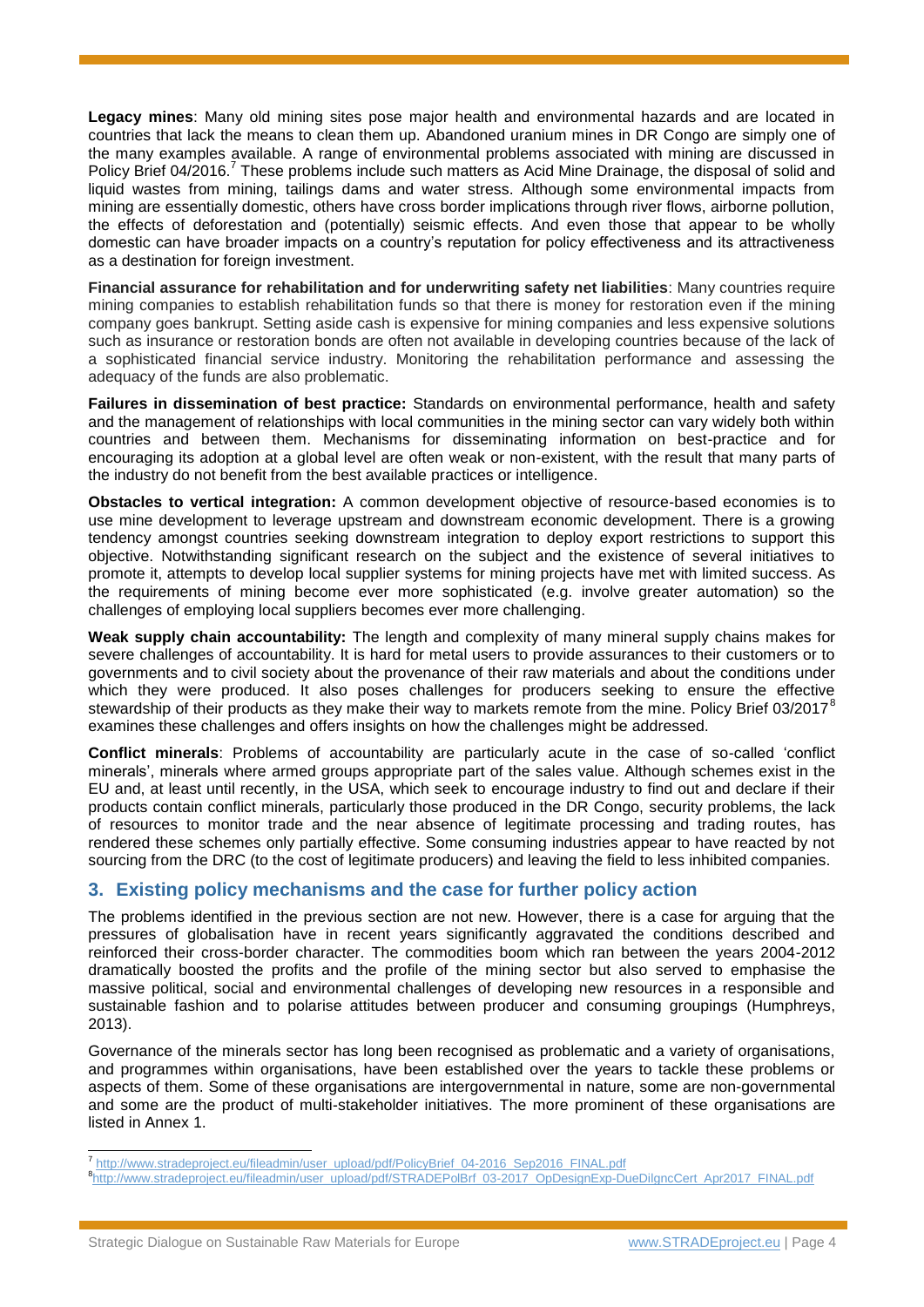Despite the existence of a range of organisations designed to address resource industry governance, there remains a widespread belief that significant governance gaps still remain and that there is more that needs to be done. Recent years have seen numerous calls for new initiatives and institutions to raise standards of global governance in the mining and metals sector and to better coordinate the activities already being undertaken (For example, Hilpert & Mildner 2013, Stevens *et al* 2013, Kooroshy *et al* 2014, Abraham 2015, Bringezu *et al* 2016, Ali *et al* 2017). These mostly focus, with important nuances, on ensuring security of supply, fair trading conditions and rules-based governance for resources, this with the ultimate aim of reducing conflict.

Another source of demands for action is focused on meeting both ecological and development targets, and stress that international environmental policy is currently missing a resource dimension.<sup>9</sup> So far, no international convention exists that covers – for natural resources generally or minerals specifically – the globally sustainable use of natural resources including sustainable production and consumption. Only in a few areas are global resources managed by global institutions, e.g. deep seabed mining in the area under UN Convention on the Law of the Sea, the Antarctica treaty<sup>10</sup>, the UN Convention on Biological Diversity.<sup>11 12</sup> Hence the call by scientists for increased efforts to develop institutional capacities, competences and governance for sustainable resource management at an international level (Bringezu *et al,* 2016). Opinions range from a structured approach for better international cooperation of existing networks<sup>13</sup> to creating new institutions like an "International Competence Center on Sustainable Resource Management"<sup>14</sup>, the signing of an international agreement aimed at securing the supply of geologically scarce minerals for future generations (Henckens *et al,* 2016), the setting up an International Convention for Sustainable Resource  $M$ anagement<sup>15</sup> or enlisting legal mechanisms to anticipate and respond to future supply constraints on minerals.<sup>16</sup>

Many of these 'calls to action' are no more than that. They are first and foremost an expression of deepening concern about the on-going accumulation of global challenges confronting the sector and a strong sense that something should be done about it. They are not fully worked through ideas and do not necessarily pay due regard to the realities of attempting to forge a political consensus around the need for, and design of, the institutions proposed, or acknowledge the full range of pressures that policy-makers are subject to from other sources. The proposals are also extremely diverse in their scope ranging from resources in general (including biotic and abiotic) to minerals. Depending on the particular driver for the call for global action, recommendations range from expanding forums such as the International Energy Agency, the International Energy Forum, the UNEA and the International Resource Panel, to establishing specific forums.

For all the differences in these proposals, a unifying feature is the conviction that the world is changing in ways that makes the challenges of resource management greater and traditional approaches to addressing these challenges less effective.

As discussed in the previous section, there is much evidence that the forces of globalisation have broadened and deepened the problems of mining sector governance, creating new cross-border challenges and exacerbating old ones. Despite numerous past initiatives, many mineral-rich countries remain effectively uninvestable (or, if not uninvestable, then extremely difficult to invest in) because of their policy environments to the detriment of the citizens of those countries and to international consumers of minerals. Many mines are large relative to the economies in which they are situated giving rise to critical issues of economic management. The mounting importance of cross-border environmental threats, such as climate change and water availability, are bringing additional pressures to bear on mineral producers. The increasing diversity of global mineral production and the growing length of global supply chains add another level of complexity and increased potential for unscrupulous operators to manipulate the system and evade taxes.

l

<sup>9</sup> Ali S H *et al*. (2017), p. 367 (371).

<sup>&</sup>lt;sup>10</sup> Secretariat of the Antarctic Treaty: [http://www.ats.aq/index\\_e.htm](http://www.ats.aq/index_e.htm) . Article 7 prohibits all activities relating to Antarctic mineral resources, except for scientific research. Until 2048 the Protocol can only be modified by unanimous agreement of all Consultative Parties to the Antarctic Treaty. In addition, the prohibition on mineral resource activities cannot be removed unless a binding legal regime on Antarctic mineral resource activities is in force (Article 25.5).

Convention on Biological Diversity (CBD): [https://www.cbd.int/.](https://www.cbd.int/)

<sup>12</sup> Bringezu S *et al* (2016), p. 7.

<sup>&</sup>lt;sup>13</sup> Ali S H et al. (2017), p. 367 (371) stress the need to establish links between institutions with responsibilities in responsible sourcing of minerals, minerals exploration, environmental practices and consumer awareness on the impacts of consumption. The FORAM-project seeks to establish a "World Forum on Raw Materials" by giving recommendations on "a structured approach for better international cooperation towards more transparent access to and coordination between relevant raw materials initiatives, networks and strategies." See the FORAM-website: [http://www.foramproject.net/index.php/project/wp/wp4/.](http://www.foramproject.net/index.php/project/wp/wp4/)

<sup>14</sup> Bringezu S *et al* (2016). p. 20.

<sup>15</sup> Bringezu S *et al* (2016), p. 20.

<sup>16</sup> Ali, S H *et al* (2017), p. 367 (370).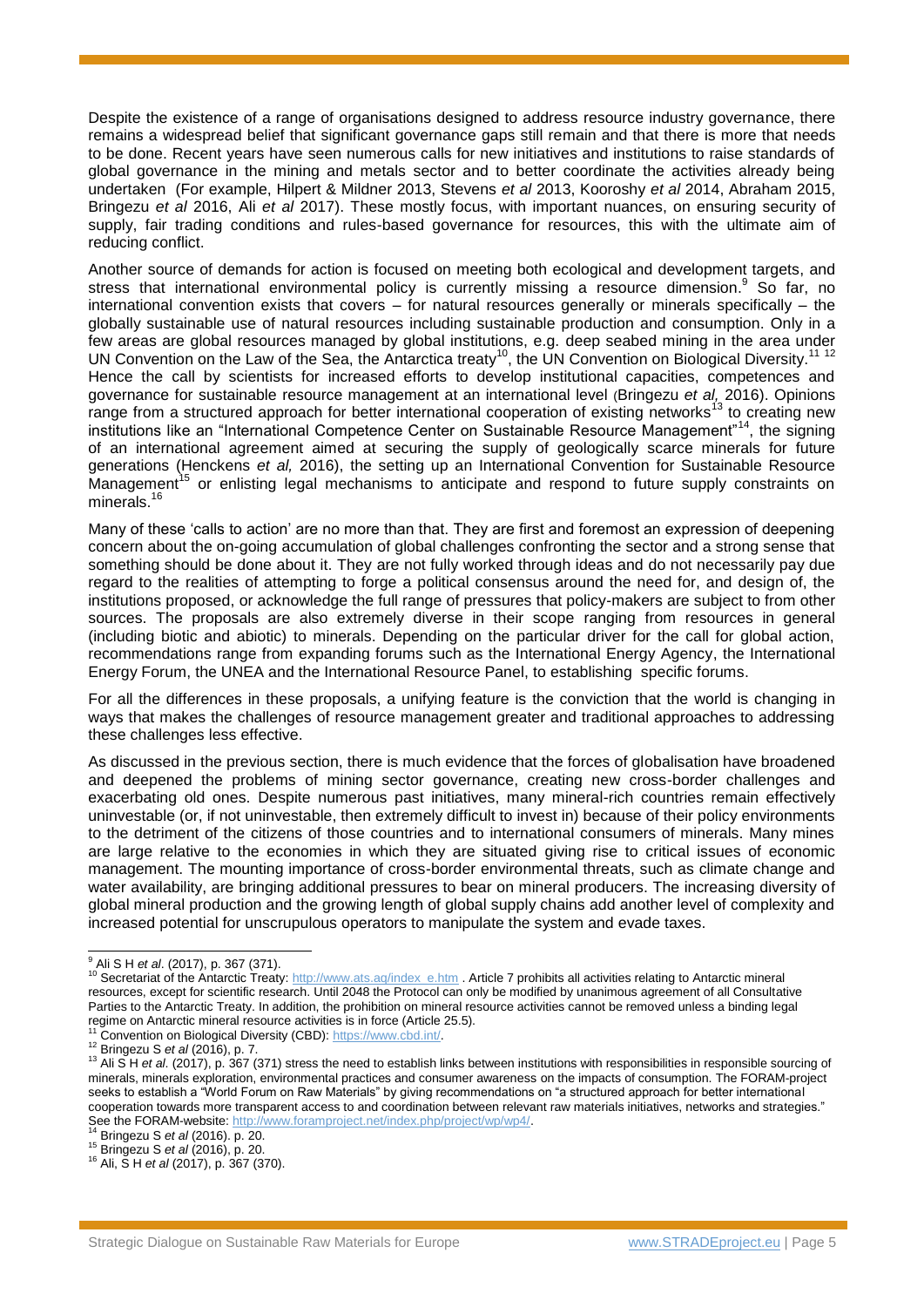It is also becoming apparent that the geopolitical context within which the mining industry operates is changing, raising questions about the suitability of approaches that have been used to address sector governance problems in the past. The globalisation of capital markets has resulted in the creation of a whole range of new participants in the mining industry, with structures and objectives which do not necessarily match those of the western transnational corporations (TNCs) which have dominated global mining in the past. China has become much more active in the minerals sphere both as a buyer of minerals but also as an off-shore investor in minerals offering resource-rich countries looking for investment in their mining sectors an alternative to the western companies and aid agencies which have historically dominated this space.

### **4. Platforms for strategic dialogue: outlining a way forward**

The range of governance issues identified and discussed in sections 2 and 3 above are matters of considerable consequence for EU consumers, producers and policy-makers. They also represent an opportunity to advance ideas for measures which acknowledge the changes taking place in the minerals sector and seek to address the new problems to which these change are giving rise. The elaboration of such measures needs to take account of the work of institutions which are already addressing the governance agenda and also the areas in which the EU has particular strengths and a particular contribution to make. It is not, however, the purpose of this brief to recommend specific institutional solutions but rather to clarify the requirements (pre-conditions) of such institutional solutions and outline possible ways forward.

Key participants in the mineral supply chain should be able to come together to discuss in a direct and practicable way, their concerns about governance and to investigate appropriate means to address them. It is acknowledged that the categorisation of countries as either mineral-rich or mineral-importing in this brief is a simplification. Some countries, like China and the USA, are both mineral-rich and major importers of minerals. There are also other important players within the mineral supply chain, such as producers of intermediate products, traders and equipment suppliers, who have important parts to play in linking mines to end-users. However, the underlying geopolitical reality is that the majority of countries in the world are either net consumers (importers) or net producers (exporters) of mineral commodities, which fact tends in practice to shape their economic interests and their policy perspectives. The object of dialogue between these groupings, and with other participants in the mineral supply chain, is to allow them to give expression to their specific perspectives in a structured environment and to seek out common ground with a view to forging agreement on priorities for joint action.

Several factors need to be taken into account in fashioning a suitable approach. A large number of organisations, both intergovernmental and voluntary, are already engaged in promoting the sharing of knowledge about the sector and the employment of best practices within it. The EU itself has supported the development of such information tools as the EU's "Raw Materials Scoreboard"<sup>17</sup> and the raw material information system currently under development by the Joint Research Centre (JRC).<sup>18</sup> The recentlylaunched EU project FORAM would also appear to be devoted to this objective.<sup>19</sup> As regards seeking to forge new legally-binding agreements to raise the level of sector governance, this may have the appeal of appearing to offer 'best case' outcomes but in practice would be extraordinarily hard to achieve and, realistically, might well fail in fulfilling its objectives. Other possibilities such as promoting more direct interventions in supplying countries where EU companies are operating, along the lines of policies operated by the governments of Canada and Australia, are constrained by the nature and jurisdiction of the EU. These are essentially matters for individual countries not the EU. On balance, it would seem better for the EU for build out from its acknowledged and proven strengths in promoting programmes of intergovernmental collaboration.

One possibility worthy of consideration is for the EU to seek to become actively involved in the Intergovernmental Forum on Mining, Minerals, Metals and Sustainable Development (IGF). As constituted, the IGF has a membership skewed towards mineral-producing countries but this partly reflects its particular history and membership of the organisation is in principle open to all countries. Such an approach has the advantage that the IGF is an established and respected organisation which has a clear focus on governance issues. A strong and visible presence for the EU at the IGF would give greater substance to the dialogue which already takes place in the IGF between countries in the mineral supply chain and possibly encourage other large mineral-importing areas, such as the USA, Japan and China, to become more actively involved.

l  $17$  The scoreboard is an initiative of the European Innovation Partnership (EIP) on Raw Materials. It was prepared by the Commission's Directorate-General for Internal Market, Industry, Entrepreneurship and SMEs and the Directorate-General Joint Research Centre (JRC) and has the aim to support policy in the raw materials context.

<sup>&</sup>lt;sup>3</sup> European Commission. JRC Raw Materials Information System: [https://ec.europa.eu/jrc/en/scientific-tool/raw-materials-information-](https://ec.europa.eu/jrc/en/scientific-tool/raw-materials-information-system)

[system.](https://ec.europa.eu/jrc/en/scientific-tool/raw-materials-information-system)<br><sup>19</sup> FORAM, Towards a World Forum on Raw Materials: <u><http://www.foramproject.net/></u>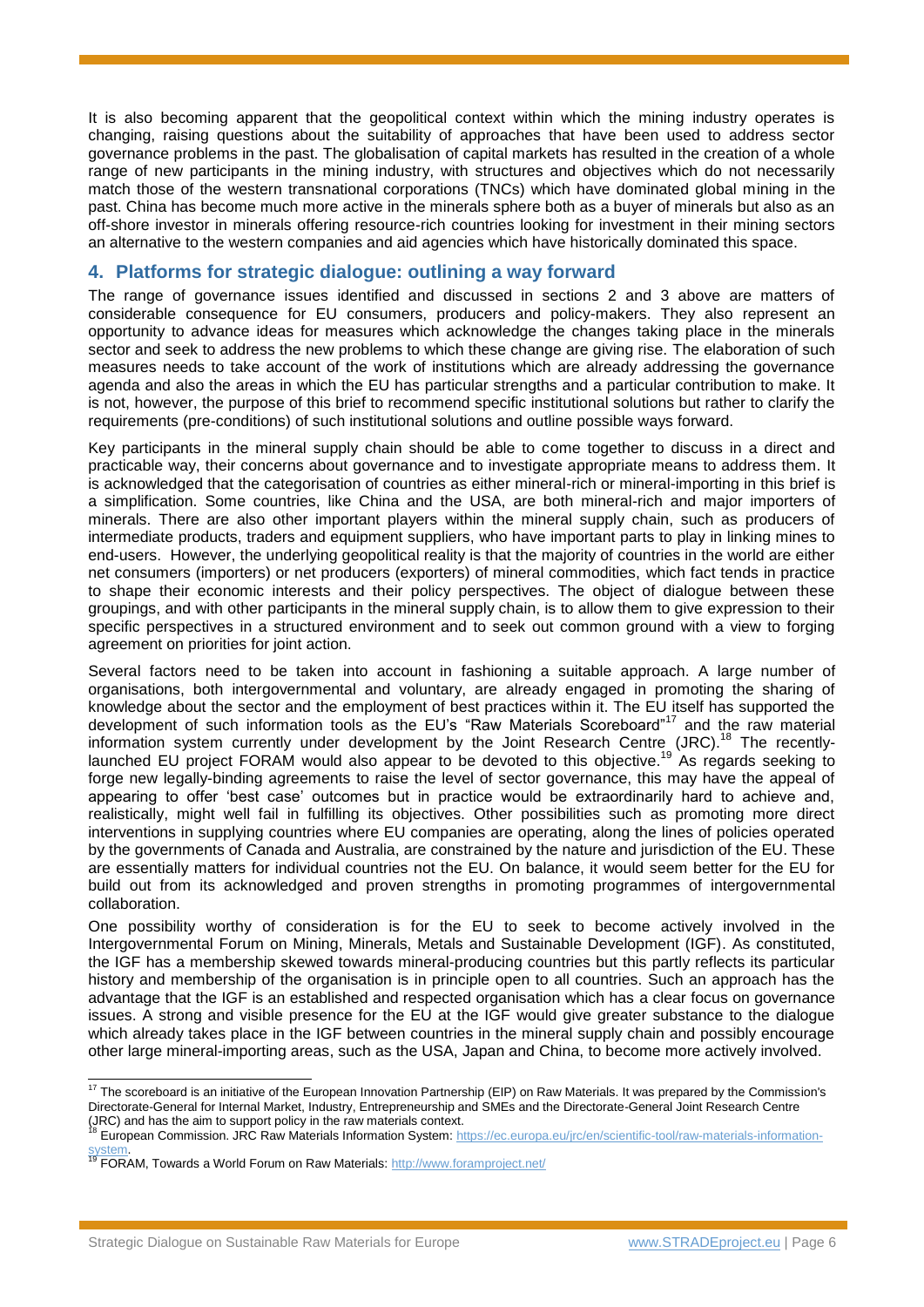As the world's second largest mineral-importing region (after China) and as home to many large mining companies, the EU is well positioned to lead the debate on the need for new institutional platforms for mineral-rich and mineral-importing countries. The EU also has a strong self-interest to bring participants in the global mineral supply chain together to identify pressing problems of industry governance and in assisting in the effort to find practical solutions to these problems.

Part of the rationale for seeking to bring together countries with an interest in mineral development is to facilitate the elaboration of practical solutions to a range of cross-border natural resource governance problems in a format that encourages innovation and collaboration between a range of actors (local and international, business and government, international organisations and academia).

Structured dialogue between mineral producing and consuming countries on key issues of mutual interest would help reveal priority problems of governance. These might include some of the problems identified in section 2 above, but may be other problems entirely (see Box 2). It would be for the participants in the dialogue to decide, although the presumption is that the problems should have clear cross-border implications and should not currently be satisfactorily addressed by existing organisations. The process of identifying problems should lead naturally to the isolation of possible solutions to these problems and, critically, provide an imperative for the implementation of these solutions. Contrary to an approach which starts out from assumptions about what the industry needs and then proceeds to the design of solutions to meet these needs, under this approach the 'needs' of the industry are expressed directly by participants in the dialogue, who in turn become responsible for developing solutions and for applying those solutions. In short, it becomes a single process, with the resolution of real problems at its heart. An additional benefit of such a solutions-based approach is that it should be more adaptable to changing conditions in the industry, avoiding the rigidities inherent in a more monolithic organisational approaches, and maintaining its policy relevance. It should in principle also be a more focused and cost effective way of tackling problems than is generally the case with large organisations having broader remits.

A solutions-based approach to governance issues might conceivably also find expression in other contexts.

It is possible, for example, to envisage the adoption of the approach by the EU to obtain greater leverage from its existing range of policy instruments in support of improving industry governance. This might be done by constituting an expert group with the objective of identifying key contemporary issues of governance and advising on practical ways in which the policy instruments of the EU might be used to help address them and on the development of new instruments which might better meet the requirements.

Here also, the issues of governance to be addressed may include some those identified earlier in this brief or could be others deemed more pressing and relevant to the needs of the day.

## **5. Summary and conclusions**

Mineral-rich countries have unique opportunities to transform their mineral wealth

#### **BOX 2: Solution-based Platforms**

**Legacy mines:** There are many old mining sites that pose major health and environmental hazards and are located in countries that lack the means to clean them up. The provision of funds for feasibility studies of cleanups, could be considered.

**Financial assurance for rehabilitation**: Many countries require mining companies to establish rehabilitation funds for restoration, which is an expensive exercise for mining companies. Less expensive solutions (insurance or restoration bonds) are often not available in developing countries. Monitoring the rehabilitation performance and assessing the adequacy of the funds are also problematic. Possible solutions could include supporting the establishment of a framework allowing provision of such financial services.

**Conflict minerals:** The EU could soon be the only jurisdiction with a conflict minerals legislation. The EU could step up its efforts to ensure that the legislation works and minimize collateral damage. Solutions could include arranging for resources necessary to support due diligence schemes to be effective and investing in properly managed supply chains.

**Mining related infrastructure**: Resource corridors have been much discussed in recent years but with few concrete results. "Anchor customer" i.e. mining companies paying for the investment, have little incentive to allow others to use the infrastructure. A possible solution could provide financial incentives for companies.

**Local supplier development:** Uncertainty remains around the effectiveness of such schemes. Existing studies focus on gross project impacts and are often less revealing about net benefits. A practical step would be to support a broad and stringent analysis and evaluation of the results of the various schemes, and provide industry and governments with detailed findings of what is effective.

**Lack of grievance mechanisms**: This issue is not unique to mining but has particular resonance because of the intensity of local social and environmental impacts of the activity. A solutions based approach could examine the creation of an independent ombudsman to deal with resource disputes settlement. This could also include the establishment of grievance mechanisms for disaffected workers and communities.

**Internationalization of TSM-approach:** The Canadians and Finns have adopted a TSM-approach to improve the control and management of tailings dams born out of their own experiences of tailings dam failures. Solutions could support the interest in, and opportunities for, rolling out this approach in various developing countries.

Strategic Dialogue on Sustainable I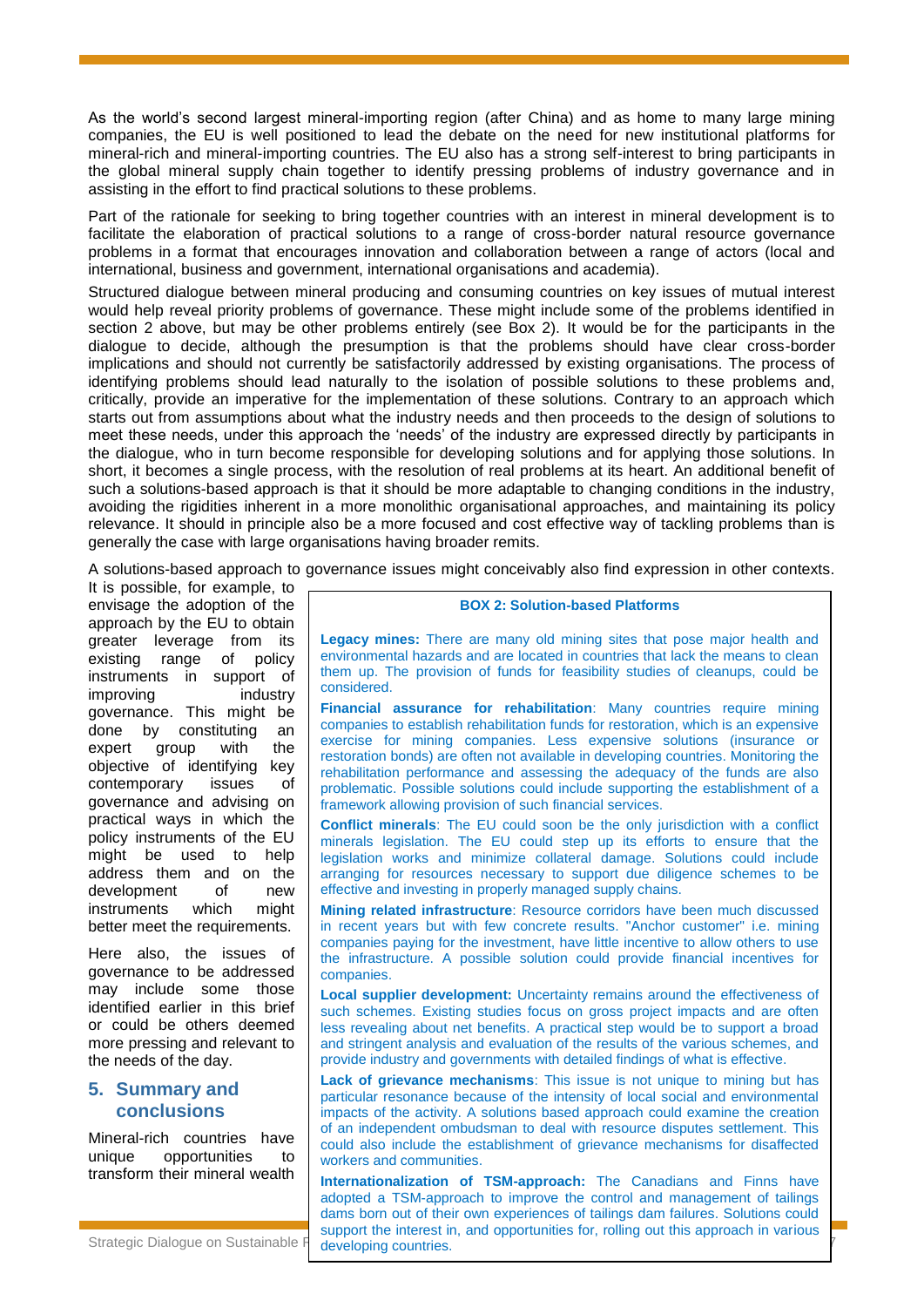into sustainable economic development. However, to realise these opportunities, such countries face the challenge not only of establishing conditions to attract investment but also of regulating an activity that, if badly managed, can severely damage the natural environment, disrupt communities and distort the economy. This represents a particularly challenging task for countries with less mature institutions and gaps in their industry governance.

Such 'governance gaps' commonly arise as the result of a mismatch between global economic forces and the capacity of local actors (national and sub-national) to regulate, exercise oversight and transform economic activities into developmental outcomes. With advancing globalisation, this governance gap is widening. The spread of global capital, longer and more complex supply chains and the growth of cross border environmental issues, mean that what were once considered essentially national issues are now spilling over into the global arena and becoming matters for global management. The scale of modern mining problems and the limited institutional capacity of some mineral-rich countries to deal with these naturally makes them matters of concern to the international community.

A variety of organisations, global and regional, sectoral and cross-sectoral, have sought to grapple with aspects of the governance gap and with associated problems of implementation. However, a number of voices have been raised arguing that the scale and nature of the governance challenge means that more needs to be done. There are many facets of this but one relevant to the agenda of STRADE is the absence of an effective forum bringing together participants in the mineral supply chain with a view to staging a dialogue leading to the identification of priority problems of governance and the development of suitable practical solutions. Participants in the forum should be mineral-rich countries and mineral-importing countries as well as producers of intermediate products, finished metal products and traders.

This brief examines the need for a solutions-based dialogue and considers ways in which the idea of staging such a dialogue might be taken forward. The dialogue might be conducted in a forum created specifically for the purpose. An alternative might be for the EU to lend its support to the establishment of a dialogue within an existing intergovernmental organisation such as the IGF. It is also suggested that a solutions-based approach might potentially be useful to improve the focus and effectiveness of instruments for addressing governance issues already available within the EU.

## **References**

- Abraham D (2015) The Elements of Power: Gadgets, Guns and the Struggle for a Sustainable Future in the Rare Metal Age, (Yale University Press: New Haven and London)
- Ali S H *et al* (2017), Mineral supply for sustainable development requires resource governance, Nature, Vol. 543, 2017, 367-372.
- Bastida A E (forthcoming) The Law and Governance of Mining and Minerals: A Global Perspective (Hart Publishing, Oxford).
- Bridge G (2004) Mapping the bonanza: geographies of mining investment in an era of neoliberal reform, The Professional Geographer, Vol 56, No 3, 406–421.
- Bringezu S *et al* (2016): Multi-Scale Governance of Sustainable Natural Resource Use—Challenges and Opportunities for Monitoring and Institutional Development at the National and Global Level, Sustainability 2016, 8, 778; doi:10.3390/su8080778.
- Crowson P (2010) The resource curse: A modern myth? in Richards J (ed) Mining, Society and a Sustainable World, Springer, pages 3 -37.
- Dicken P (2014) Global shift: mapping the changing contours of the world economy, 7th edition, Sage, London.
- Henckens M L C M *et al* (2016), The set-up of an international agreement on the conservation and sustainable use of geologically scarce mineral resources, Resources Policy Vol 49, 92-101, http://dx.doi.org/10.1016/j.resourpol.2016.04.010.
- Hilpert H G and Mildner S-A (eds) (2013) Fragmentation or Cooperation in Global Resources Governance? An SWP/BGR collaboration, SWP Research paper.
- Humphreys, D (2013) New Mercantilism: A Perspective on How Politics is Shaping World Metal Supply, Resources Policy, Vol.38, No.3.
- Kooroshy J, Preston F, Bradley S, (2014) Cartels and Competition in Minerals Markets: Challenges for Global Governance, Chatham House.
- McKinsey Global Institute (2013), Reverse the curse: Maximizing the potential of resource-driven economies.
- Ruggie J (2008) Protect, Respect and Remedy: A Framework for Business and Human Rights, Human Rights Council A/HRC/8/5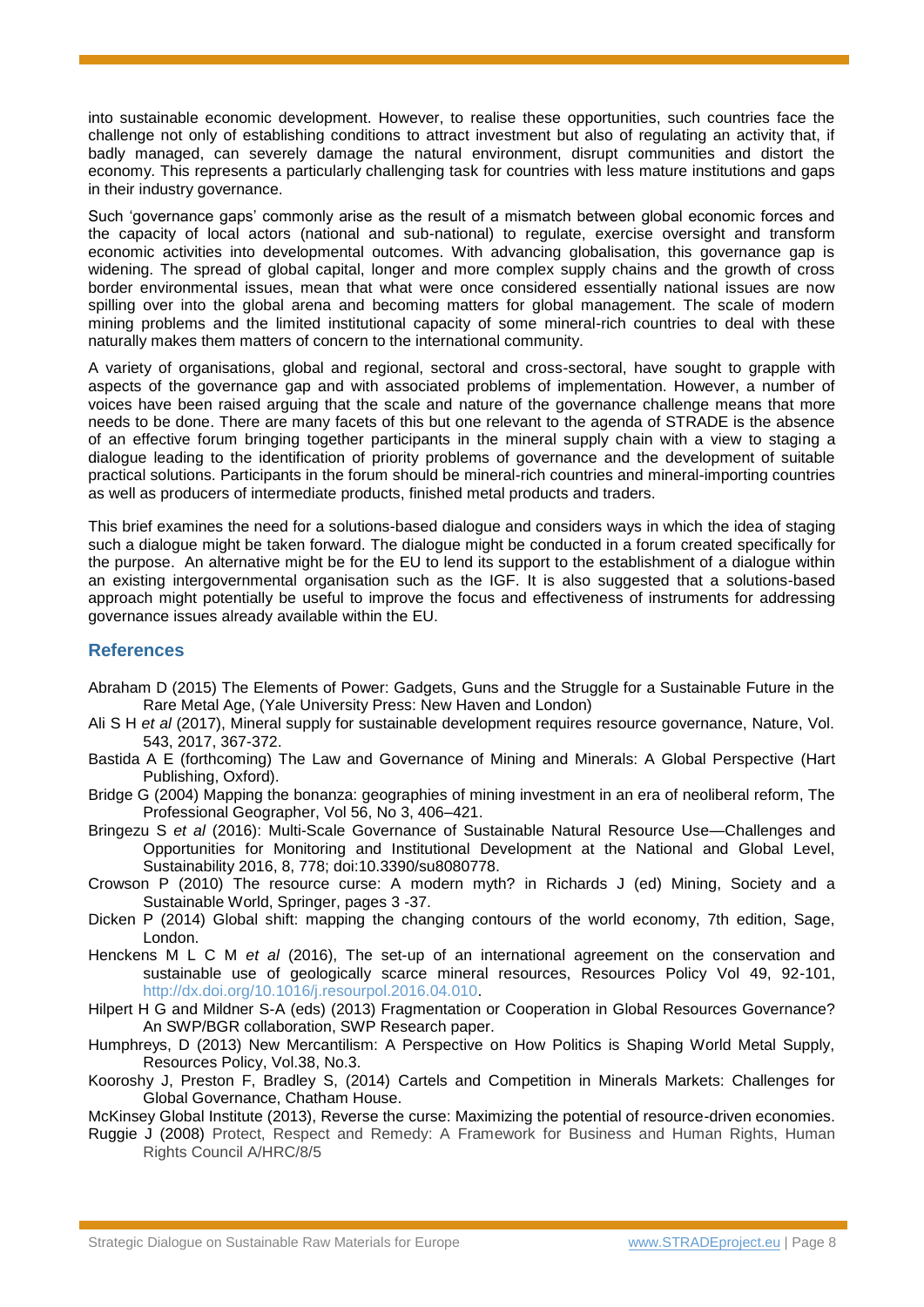Stevens P, Kooroshy J, Lahn G and Lee B, (2013) Conflict and Coexistence in the Extractive Industries, Chatham House.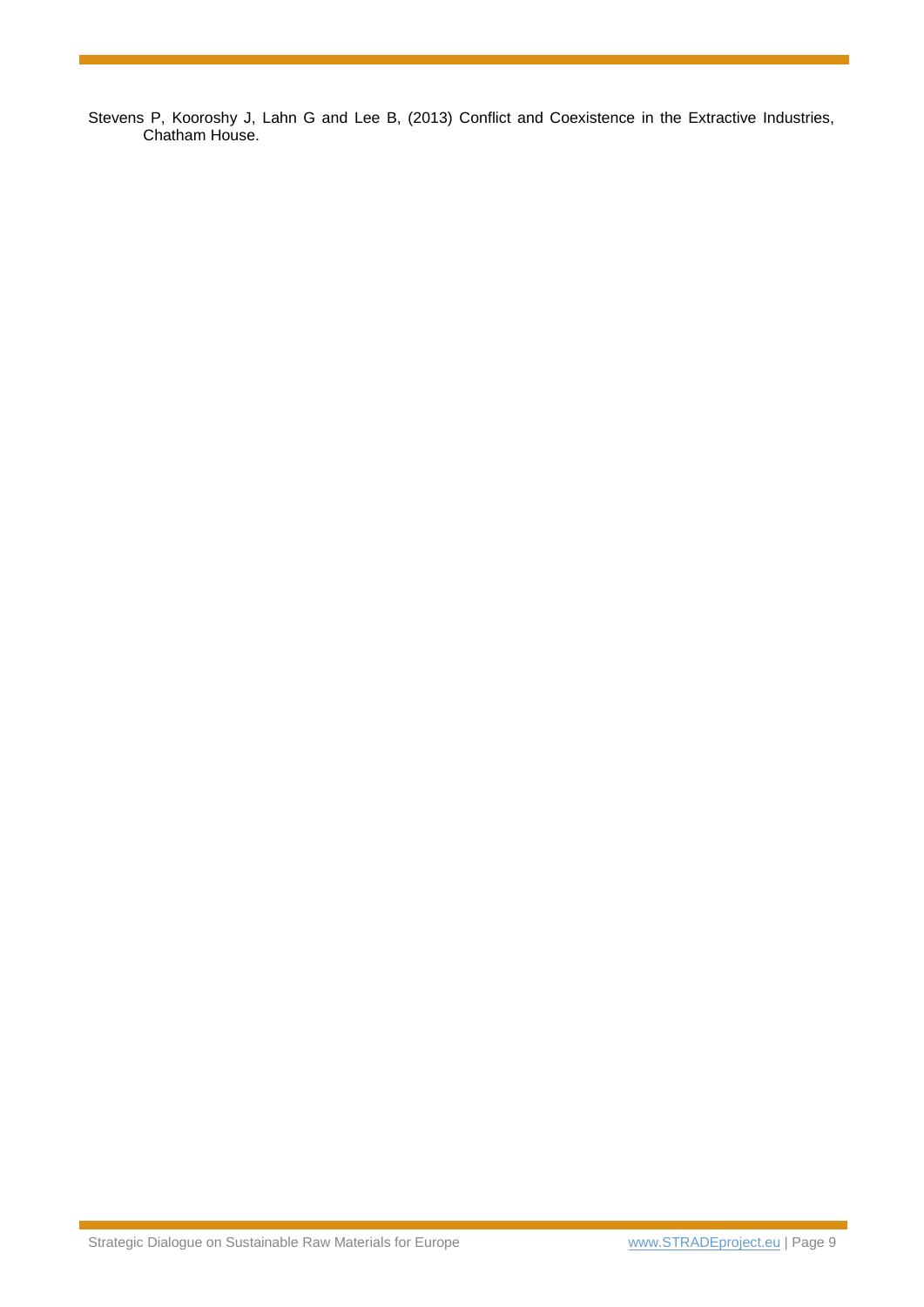## **Annex 1**

#### **Intergovernmental organizations:**

- ‒ **Intergovernmental Forum on Mining, Minerals, Metals and Sustainable Development (IGF)**<sup>20</sup> , founded in 2002, is a platform "committed to leveraging mining for sustainable development to ensure that negative impacts are limited and financial benefits are shared". European members include France, the UK, Germany, the Netherlands and Romania. IGF offers members conferences, in-country assessments, guidance documents and capacity building training around the so-called Mining Policy Framework, a policy guidance and assessment tool. The Secretariat is hosted by the International Institute for Sustainable Development and funded by the government of Canada.
- ‒ **UNEP – International Resource Panel** has a scientific role: conducting independent, scientific assessments of policy relevant on sustainable natural resource use, particularly on the environmental impacts over the full life cycle. It is formed by 36 distinguished scientists with expertise in resource management. It was launched by UNEP in 2007.<sup>21</sup>
- ‒ **The International Metals Study Groups<sup>22</sup>** include the International Lead and Zinc Study Group formed in 1959; the International Copper Study Group and the International Nickel Study Group formed in 1990. They are intergovernmental organisations formed by countries involved in the production, consumption or international trade of these metals in order to collect and publish statistics and enhance market transparency. The groups may grant permanent observer status to intergovernmental organisations (like OECD / UNCTAD) and private sector institutions (including Eurometaux, ICMM).
- ‒ **United Nations Environment Assembly (UNEA)**<sup>23</sup> is the highest level decision-making body on the environment. It is formed by all 193 UN Member States, with major stakeholders from business and civil society.
- ‒ **UNCTAD<sup>24</sup>** is a permanent intergovernmental body part of the UN Secretary. It provides analysis, 'consensus-building' and technical assistance to countries on trade, investment, finance and technology. It promotes the effective use of natural resources and encourages economic diversification away from commodities by limiting exposure to financial volatility and debt, by attracting investment and adapting to climate change.
- ‒ **UNDP –** has developed a Strategy for Supporting Sustainable and Equitable Management of the Extractive Sector and provides support on legal and institutional frameworks in the sector, as well as revenue management.<sup>25</sup> UNDP also funds and implements the ACP-EU Development Minerals Programme to enhance the management of non-metallic 'development' minerals (industrial minerals, construction materials, dimension stones and semi-precious stones). The Programme is also funded by the EU and was launched in 2015. $^{26}$
- ‒ The **World Bank<sup>27</sup>** has an extractive industries unit that provides advice on financial, social and environmental sustainability. The Bank is formed by 189 states, with voting powers allocated in accordance to their capital subscriptions.
- ‒ **Bilateral dialogues**, for example between the EU and resource-rich countries. Dialogue-based platforms are established between the EU and USA, Japan, India, Brazil, trading blocs in Latin America, and the Euro-med countries of Tunisia, Morocco, Egypt as well as Greenland.<sup>2</sup>

#### **International non-governmental organisations:**

‒ The **World Resource Forum Association (WRFA)**<sup>29</sup> is an independent non-profit international organization that serves as a platform connecting and fostering knowledge exchange on resources management amongst business leaders, policy-makers, NGOs, scientists and the public. WRFA aims to make the vision of sustainable use of resources worldwide a reality by organising high- level international conferences and capacity-building workshops, disseminating relevant research findings

l <sup>20</sup> See the IGF-website: [http://igfmining.org/.](http://igfmining.org/)

<sup>21</sup> For an overview on the Panel Members and the steering committee members see:<http://staging.unep.org/resourcepanel/>

<sup>&</sup>lt;sup>22</sup> See the websites, [http://www.icsg.org/,](http://www.icsg.org/) [http://www.insg.org](http://www.insg.org/) and http://www.ilasg.org

<sup>&</sup>lt;sup>23</sup> See the UNEA-website at:<http://www.unep.org/unea/about-unea>

<sup>&</sup>lt;sup>24</sup> See the UNCTAD-website at:<http://unctad.org/en/Pages/Home.aspx>

<sup>25</sup> See http://www.undp.org/content/undp/en/home/ourwork/sustainable-development/natural-capital-and-the-environment/extractiveindustries-.html

<sup>26</sup> See at UNDP websit[e http://www.undp.org/content/brussels/en/home/ourwork/sustainable-development/in\\_depth/capacity](http://www.undp.org/content/brussels/en/home/ourwork/sustainable-development/in_depth/capacity-development-of-mineral-institutions-and-of-small-scale-.html)[development-of-mineral-institutions-and-of-small-scale-.html](http://www.undp.org/content/brussels/en/home/ourwork/sustainable-development/in_depth/capacity-development-of-mineral-institutions-and-of-small-scale-.html)

<sup>&</sup>lt;sup>27</sup> See the World Bank-website at: [http://www.worldbank.org/.](http://www.worldbank.org/)

<sup>&</sup>lt;sup>28</sup> Farooki M, Humphreys D, Malden A, Cramphorn L. (2017) STRADE Report, European Union and Raw Material Engagements with Developing Countries – A Review, p23.<br><sup>29</sup> See WRF-website: <u>http://www.wrforum.org/us/networks</u>/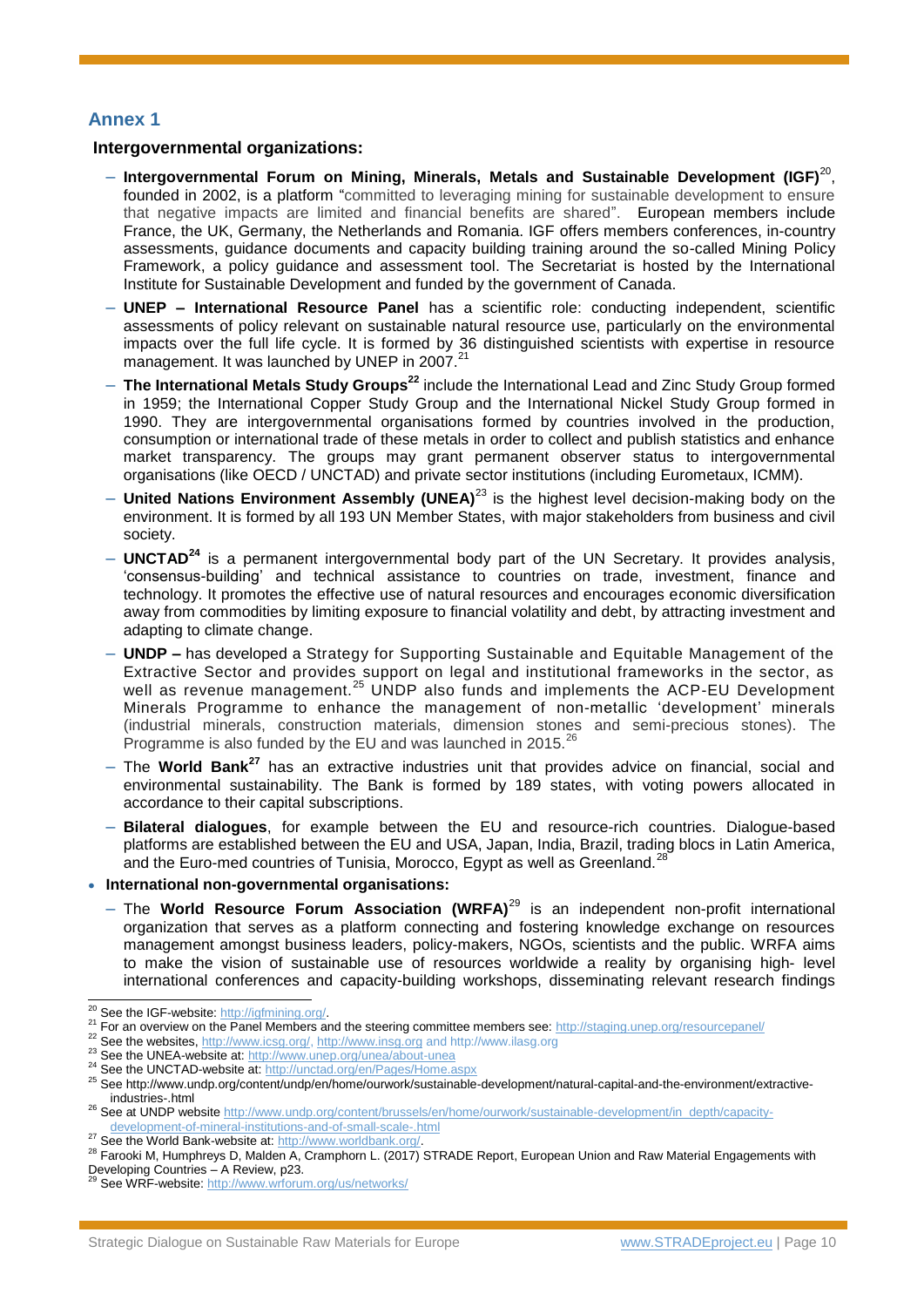and scientific discussions, developing resource efficiency indices, setting standards for sustainable resource use, creating opportunities for financing resource efficiency projects as well as by engaging with young leaders and the wider public. Global and regional forums and smaller scale meetings have been held in Europe, Asia and the Pacific, Africa, and Latin America and the Caribbean.

- ‒ **Natural Resource Governance Institute (NRGI)**<sup>30</sup> is a non-governmental organisation that provides policy advice and advocacy for governments and societies of resource-rich countries to improve governance of natural resources as a means to promote sustainable and inclusive development. Advice revolves around the "Natural Resource Charter"<sup>31</sup> issued in 2010 with 12 best-practice precepts (e.g. on fiscal terms, contracts, institutions and regulations, to macroeconomic management and strategies for sustainable development). In 2011, the Charter was adopted by the African Union Heads of State steering committee for the New Partnership for Africa's Development as a flagship Natural Resource Governance Programme starting in 2012. In 2012, the "Natural Resource Charter Benchmarking Framework" was published, which allows governments and societies to assess their performance in natural resource governance according to the 12 precepts.
- **Multi-stakeholder initiatives:**
	- ‒ **Extractive Industries Transparency Initiative (EITI)**<sup>32</sup> was founded in 2003 and has become a global standard for the open and accountable management of oil, gas and mining industries resources. Fiftytwo resource-rich countries from around the world have implemented the standard so far and are required to disclose information along the extractive industry value chain, from the point of extraction, following revenues through the government, to how they ultimately benefit the public. Each member state provides an EITI-report containing information on the licensing and contracting processes, fiscal and legal arrangements, revenue payments, locations of allocated revenues, and economic contributions in the country concerned. EITI implementation in a country is guided by a national multistakeholder group, with contributions from companies, state organisations and CSOs.<sup>3</sup>
	- ‒ **European Innovation Partnership (EIP) on Raw Materials**<sup>34</sup> is a stakeholder platform that brings together representatives from industry, public services, academia and NGOs. It covers all non-energy, non-agricultural raw materials (i.e. metals, minerals and biotic materials – both primary and secondary production) and provides high-level guidance on innovative approaches to the challenges related to raw materials.

32 See EITI-website:<https://eiti.org/>

l

<sup>&</sup>lt;sup>30</sup> See the NRGI-Website[: www.resourcegovernance.org](http://www.resourcegovernance.org/)

<sup>&</sup>lt;sup>31</sup> The 2<sup>nd</sup> edition of the Charter can be downloaded at[: http://www.resourcegovernance.org/analysis-tools/publications/natural-resource](http://www.resourcegovernance.org/analysis-tools/publications/natural-resource-charter-2nd-ed)[charter-2nd-ed](http://www.resourcegovernance.org/analysis-tools/publications/natural-resource-charter-2nd-ed)

<sup>33</sup> Cf. Schüler D, Brunn C, Gsell M, Manhart A (2016) Outlining Socio-Economic Challenges in the Non-Fuel Mining Sector, STRADE Policy brief 05/2016. p8.

<sup>&</sup>lt;sup>34</sup> European Commission, 2012, 'Making raw materials available for Europe's future well-being: Proposal for a European Innovation Partnership on raw materials', COM(2012) 82.